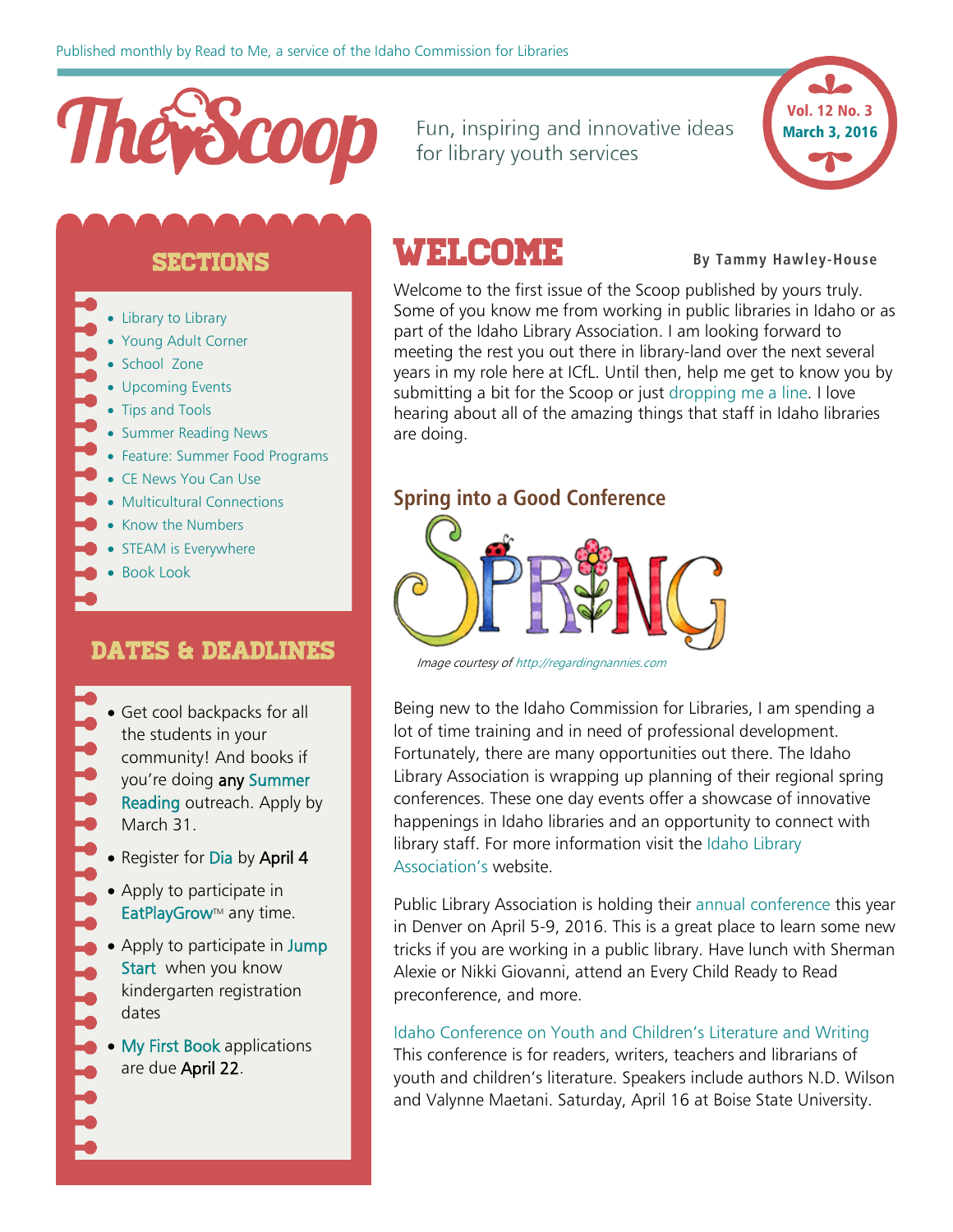<span id="page-1-0"></span>

# Make It at the Library



At the end of February, staff from 16 libraries across the state of Idaho came to Boise and participated in the annual Make It training. ICFL's Make It at Your Library program is in its fourth year of providing training and resources for libraries wanting to dapple in Maker Culture and the plethora of programing ideas that go

along with it. While this program started out as a technology-focused training for library staff working with teens, ICfL is changing it up a bit this year. We realize that Maker Culture is not just about 3D printing and robots, but about providing experiential opportunities for customers of all ages. Applications for next year's program will be open in the fall. If your library is in need of ideas for Making, check out [Make it @ your library](http://makeitatyourlibrary.org/) or like our [Facebook page.](https://www.facebook.com/MakeItIdaho/?ref=hl)

# Family Passes = Family Learning and Family Fun

Lizard Butte Library in Marsing is blazing the trail with a program that allows families to check out passes to the Discovery Center of Idaho. Janna Streibel, Lizard Butte's library director, heard of libraries in other states providing passes to local museums. She spoke with the Development Officer at the Discovery Center, Diana Burrell, about the possibility of developing a program like this in Idaho. Burrell had been applying for grants to develop a program that would provide free passes to organizations but was not selected for funding. She encouraged Janna to apply for grants on her own, which she did. She was successful in being awarded \$6,000 in grant money from two different sources to buy family and individual passes to the Discovery Center.

A yearly pass costs \$1,200, plus an administrative fee. The library purchased two family passes to circulate in their community. They have enough money to purchase two more passes but are waiting to see how circulation goes. They may wait and purchase two more next year to extend the program. Janna hoped to be able to buy more passes for a larger range of distribution, but is pleased that families of any size can go to the museum for free.

Passes can be checked out for a week at a time and patrons can reserve them on a waiting list. The pass will be held for up to a day after the reservation date and then is put back into circulation if it's not picked up. Individuals or families can check out passes quarterly, as the goal is to allow as many people as possible to use them. Fines are in place to encourage timely returns and no losses. It is \$10 per day if the pass is returned late and \$50 if the pass is lost. The passes are laminated to allow for heavy usage.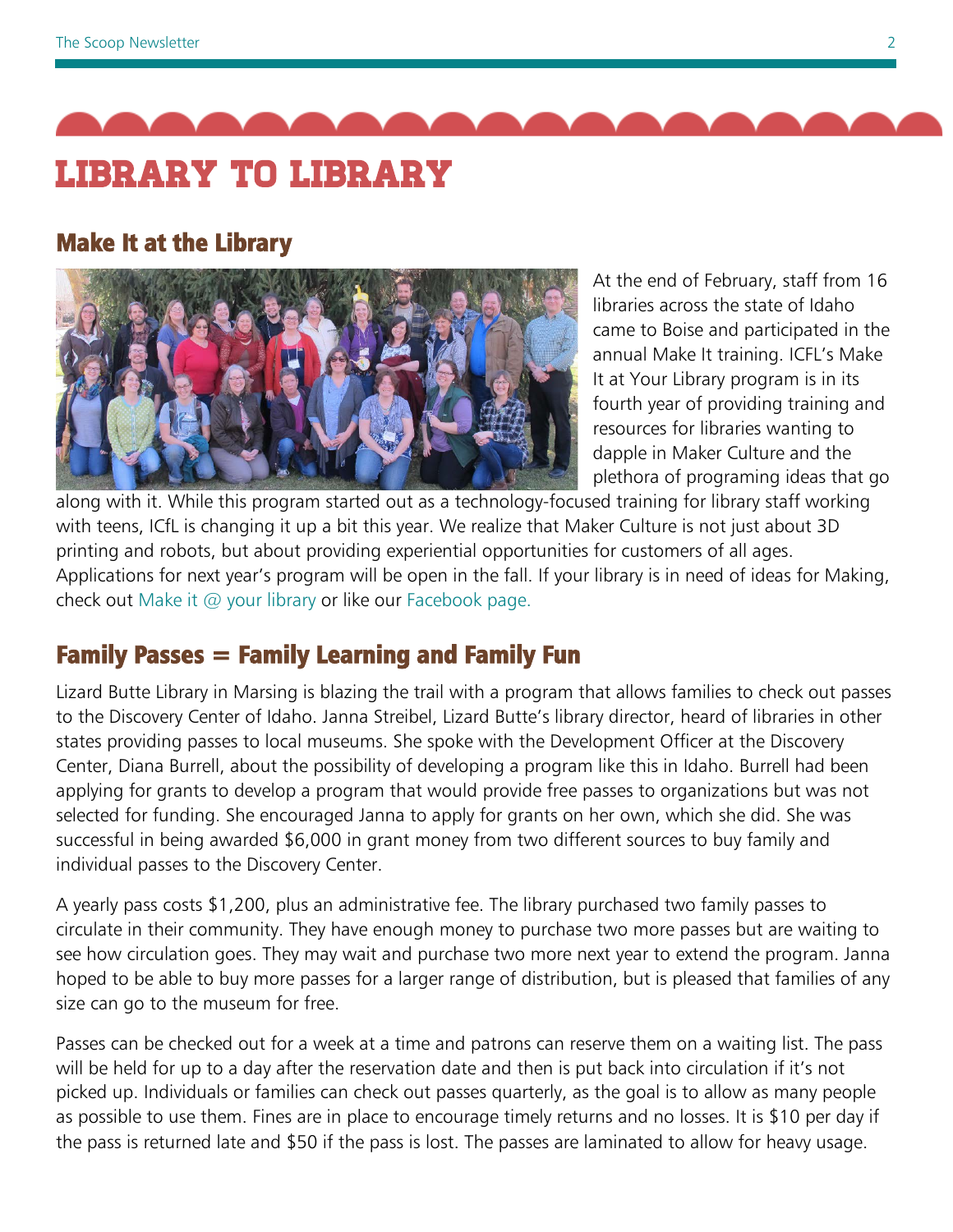The program kicked off in January of this year and patrons are thrilled to have access to the passes. The passes make it affordable for a family to drive to Boise and spend the day exploring and enjoying the Discovery Center at their leisure. General admission is \$10, and a Family Membership can be purchased for \$90, so being able to check out a pass from the library is a real savings. It provides an opportunity to visit the Discovery Center for families who may not otherwise have the means to do so.

Meridian Library District circulates a pass for a family of four to attend the Basque Museum. It is a part of their Basque Culture Kit which includes books, CDs, DVDs and artifacts, as well as the museum pass. The artifacts include a flag, dancer's shoes, a beret, a dancer's belt, and a doll in a Basque dance costume. The library purchased these items from the museum and they donated the family pass for the kit. The kit is listed in their collections catalog and is available for a two week checkout period. It is a popular item, having been circulated 14 times since June 2015. Passes to the Basque Museum are normally \$5 for adults and \$3 for children.

# Apply by April 22 for the My First Books Program (2016-2017)

My First Books is a Read to Me program that has been successfully implemented since 1997. Formerly titled "Read to Me First Book," this program strengthens partnerships between public libraries and local schools, preschools, Head Start sites, and child care providers. The program is designed to increase "underserved" children's access to quality print materials and strengthen family reading practices at home.

Libraries partner with a local child care provider or school and do outreach storytimes each month from September through May. The ICfL provides books to give to the children each month so they can build their home libraries.

#### [Continue reading…](http://libraries.idaho.gov/blogs/stacishaw/my-first-books-application-2016-2017-open-now)

I,

To see program objectives and requirements visit [http://libraries.idaho.gov/landing/first-book.](http://libraries.idaho.gov/landing/first-book) Only publicly-funded public libraries in Idaho are eligible to apply.

**Apply** 







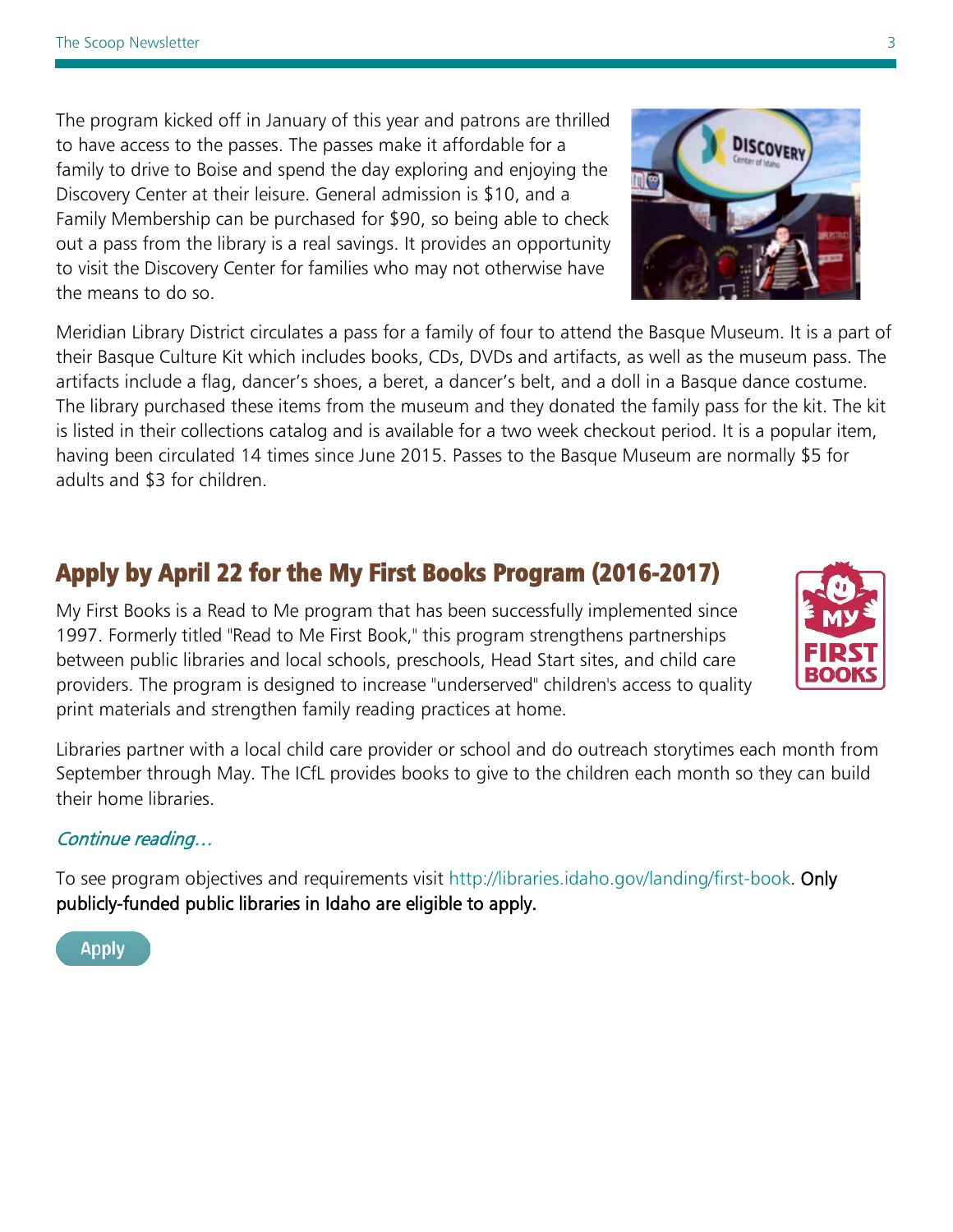<span id="page-3-2"></span><span id="page-3-0"></span>

# Teen Tech Week

Teen Tech Week will be celebrated March 6-12, 2016. This year's theme is "Create it at your library." While ICfL's participation deadline has passed. You can still download free graphics from YALSA. [Sign up](http://teentechweek.ning.com/)  [here.](http://teentechweek.ning.com/) Watch for voting later in the month as Idaho libraries submit their cool programming ideas and we vote for the top three. If you are struggling for programming ideas, take a look [here.](http://teentechweek.ning.com/page/event-activity-ideas)

# March Madness: Battle of the Books



Basketball frenzy is heating up on the backcourt. Why not get in the zone and use the tournament style format to have your very own battle of the books. It's a slam dunk! School Library Journal's [recent](http://www.slj.com/2016/02/programs/battle-of-the-books-slam-dunk-programming-for-all-ages/#_)  [article](http://www.slj.com/2016/02/programs/battle-of-the-books-slam-dunk-programming-for-all-ages/#_) is the fast break needed to get you in the paint. No need to flop or foul, whether you are in a public or school library. If you need a roster of teen books to get started? Check out [YALSAs Best](http://www.ala.org/yalsa/2015-best-best)  [of 2015 lists.](http://www.ala.org/yalsa/2015-best-best)

If the shot clock is running down and you feel like the full court

press is on, participate in [SLJ's Battle of the Books.](http://blogs.slj.com/battleofthebooks/about/) You can use their titles and have your kids participate in a nationwide contest. Anyway you play it, it's a buzzer beater of a good time!

# Encourage Teens to Participate in the CSLP Teen Video Challenge!

Teens who create a 30- to 90-second video promoting summer reading at the public library, including their interpretation of the 2016 CSLP teen slogan "Get in the Game--Read" can win \$150, and their public library will receive prizes worth at least \$50 from CSLP and Demco/Upstart. Entries are due March 12, 2016. The contest is sponsored by the Collaborative Summer Library Program (CSLP), and this year the Idaho contest is organized by our friends at the Idaho Library Association. See contest rules, entry forms, and resources at [http://idaholibraries.org/idaho-teen-video-contest/.](http://idaholibraries.org/idaho-teen-video-contest/)

<span id="page-3-1"></span>

# Professional Development for those Interested in Starting a Maker Program Available through School Library Journal!

Lead the Change is offering a four-week course for those interested in Making in the library. This is the third installment of this training, and included in registration is access to the previous two courses. This is no regular webinar series; instead it is a class with guest speakers, interactive sessions and small group work led by experienced facilitators. This training is not free, but for those who are serious about a Maker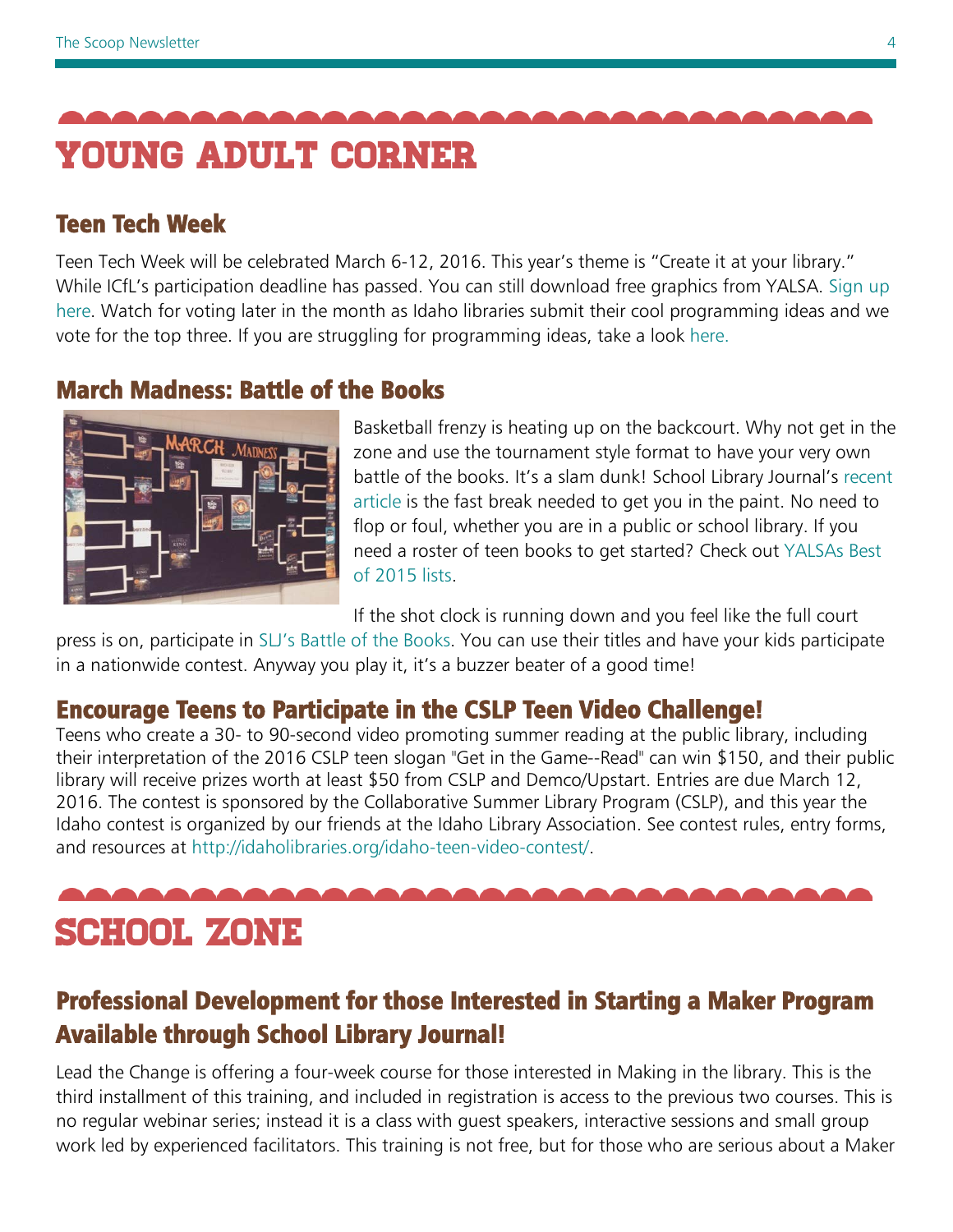program, it may well be worth the investment. Classes begin March 9<sup>th</sup>. For more information, visit [www.slj.com/maker-workshop,](http://www.slj.com/maker-workshop) and for registration, visit [www.eventbrite.com/e/maker-workshop-tickets-](http://www.eventbrite.com/e/maker-workshop-tickets-20975625661?aff=SLJLanding)[20975625661?aff=SLJLanding.](http://www.eventbrite.com/e/maker-workshop-tickets-20975625661?aff=SLJLanding)

# Camas County School District Receives Five New Cube 3D Printers through YALSA Program!

Good news! Maker programs are not limited to big school districts and libraries. Smaller districts can take advantage of the STEAM benefits of making, too. Librarian Shirley Cobble and Camas County schools were able to kick start a maker program that includes all ages and integrates language arts, math, science, and other subjects, while supporting the needs of the Camas County business community. Read the article here!

# Kindle Short Stories for those who Can't Get Enough Rick Riordan:

Rick Riordan is one busy guy. Not only does he release a new adventure or two every year, he has been writing short stories for Kindle featuring Carter Kane, Percy Jackson, Annabeth Chase, and Sadie Kane! The four heroes battle new monsters in stories that can be part of your ebook collection for \$1.99 each.

Titles include:

- 
- The Son of Sobek with Carter Kane and Percy Jackson<br>• The Staff of Serapis with Annabeth Chase and Sadie Kane<br>• The Crown of Ptolemy with Percy, Annabeth, Carter & Sadie.
- 

In other news from Olympus, a new series from Riordan kicks off with The Trials of Apollo, Book 1, The Hidden Oracle in May, 2016. In addition, the next installment from Asgard will arrive in October with Magnus Chase: The Hammer of Thor.

# Summer Summit Update:

Summer Summit 2016 for Idaho public school librarians is scheduled for July 19-21 in beautiful Coeur d'Alene! We are just about ready to open registration, so watch The Scoop, [the ICfL website,](http://libraries.idaho.gov/) and LibIdaho for registration news.

# Letters About Literature News:

Thank you to all the librarians and teachers whose students submitted entries in the Letters About Literature contest this year. The letters from Idaho that cleared the first two rounds of judging at the Library of Congress have arrived at our office for rounds 3 and 4. Idaho's total entries were up from last year by about 20 percent. Well done! We are eagerly reading and sorting now and should have winners selected soon. Stay tuned!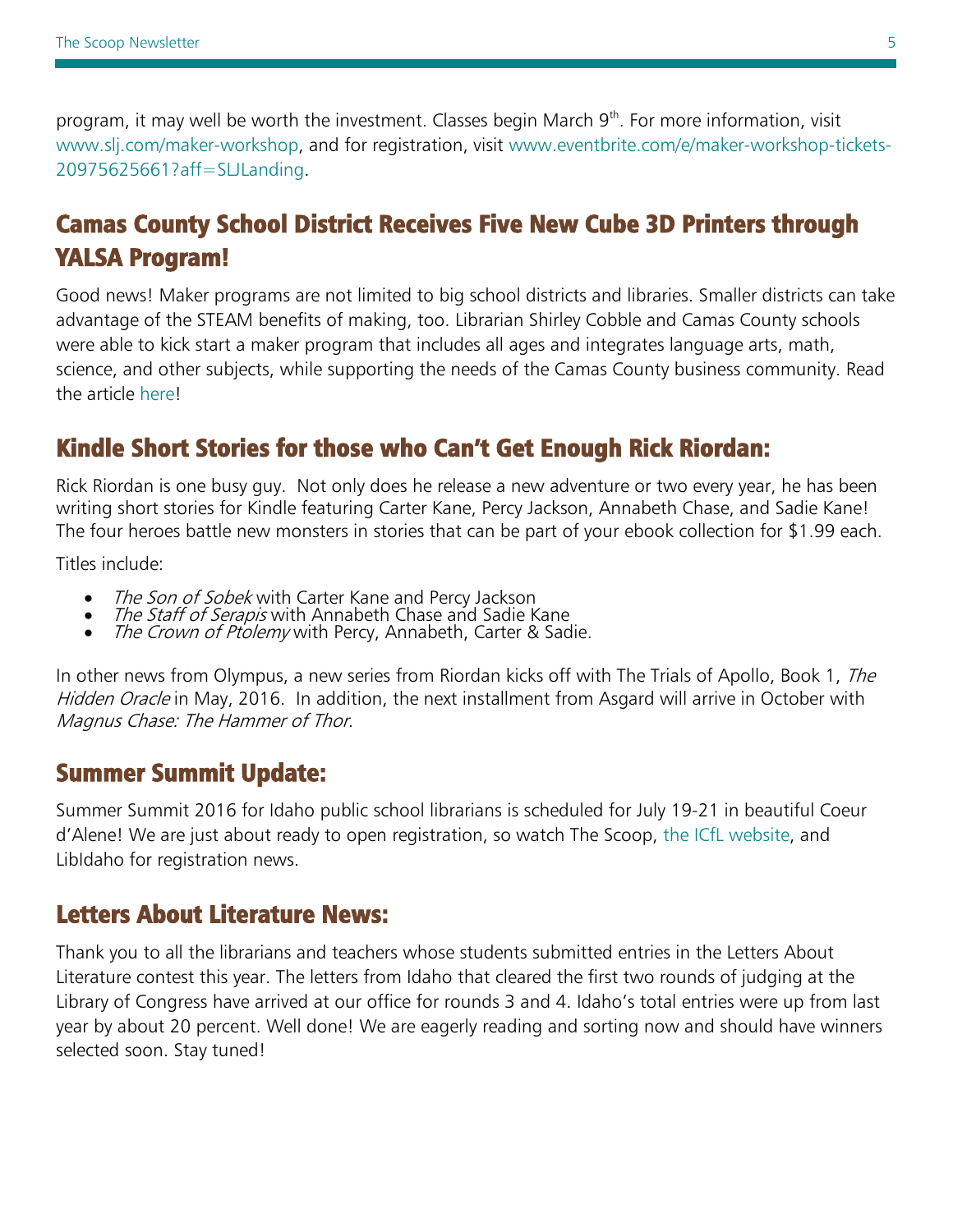# <span id="page-5-0"></span>Low Hanging Fruit:

March's edition of Low Hanging Fruit is about informal learning, a hot topic now in education. Check out page one with an article and related resources, and then add your own local news and information on page two. Add or subtract the elements, insert your own headings and, (voila!) a customized newsletter from your library is ready for your faculty. Check it out at<http://libraries.idaho.gov/low-hanging-fruit> and send us your feedback about what you like and how to make Low Hanging Fruit work better for you at [Jeannie.standal@libraries.idaho.gov.](mailto:Jeannie.standal@libraries.idaho.gov)

# March's Nonfiction Book:

March is Women's History Month! For some wonderful biographies on women, check out [http://libraries.idaho.gov/page/non-fiction-books-month.](http://libraries.idaho.gov/page/non-fiction-books-month) As it turns out, four of the last five books in this ongoing project have been biographies about women. Although there are more very interesting biographies (just read a fine picture book about Coco Chanel last week), five out of six seems excessive. Lest this list become predictable, a change of genre is in order! We are moving on to rats; [Dirty Rats,](http://libraries.idaho.gov/page/non-fiction-books-month) at that!

# <span id="page-5-1"></span>Upcoming Events

# Idaho Libraries Encouraged to Apply for Día de los niños Books

El día de los niños/El día de los libros (Children's Day/Book Day), known as Día, is a celebration of children, families, and reading that culminates every year on April 30. The celebration emphasizes the importance of literacy and reading fun for children of all linguistic and cultural backgrounds.

Día events support literacy and bridge cultures through bilingual storytimes, family literacy fairs, community events, and other programs that encourage family reading and increased understanding of other cultures. Idaho public and school libraries are encouraged to work with



at least one local partner to host a Día event and work to reach out to families who might not be library users. Libraries that host events and complete a Día application by April 4, 2016 will receive books for participating families and posters to help promote events.

**Register** 

# D.E.A.R. Drop Everything and Read

In celebration of Beverly Cleary's birthday on April 12, school and libraries across the nation will be joining in the fun. Visit the [official website](http://dropeverythingandread.com/) for upcoming ideas and events. Who can tell me the literary reference for D.E.A.R.?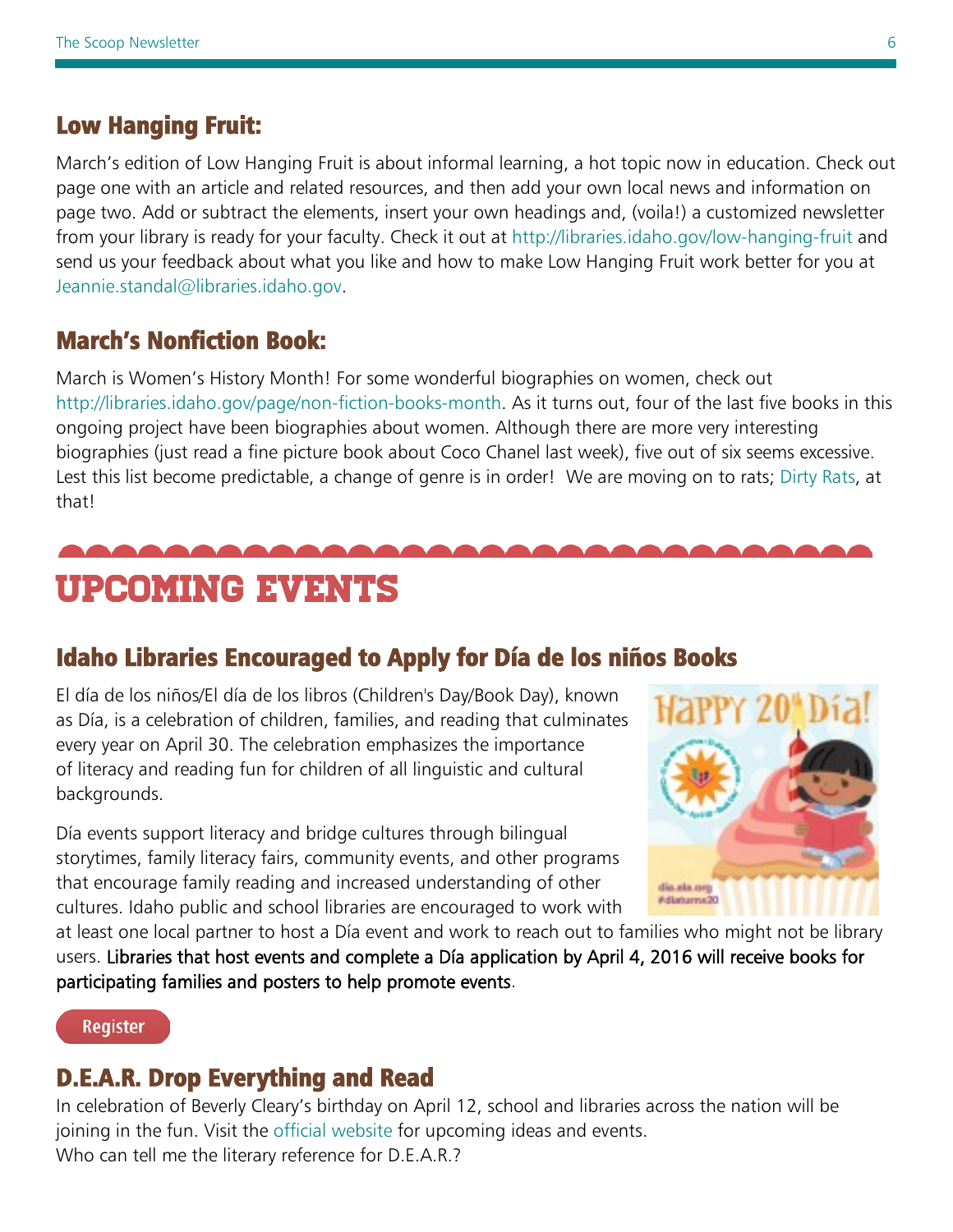<span id="page-6-0"></span>

# Eastern Idaho Grant Cycle Open

The [Idaho Community Foundation](http://www.idcomfdn.org/) and the Idaho Future Fund are accepting applications from libraries in eastern Idaho until April 1. Idaho school libraries should consider applying for grants of up to \$20,000 from the Idaho Future Fund. See [www.idcomfdn.org/document.doc?id=745](http://www.idcomfdn.org/document.doc?id=745) for more information.

# LearnStorm Underway in Idaho

Over 30,000 Idaho students have registered for the LearnStorm Math Challenge. Libraries can encouraged students in grades 3- 12 to participate. Students can sign up any time. Additional resources include:

- Encourage students: see ideas from teachers on the [Forums](http://emails.khanacademy.org/click/6128052.465/aHR0cDovL2NvbW11bml0eS5sZWFybnN0b3JtMjAxNi5vcmcvZm9ydW0vNDktdGVhY2hlci1mb3J1bXMv/564ba90d6e4adc3863780b9fBb8c3caec)
- Create a your own [LearnStorm banner](http://emails.khanacademy.org/click/6128052.465/aHR0cDovL3NoYXJlLmxlYXJuc3Rvcm0yMDE2Lm9yZy8/564ba90d6e4adc3863780b9fB2773f170)
- Print [Handouts](http://emails.khanacademy.org/click/6128052.465/aHR0cDovL3d3dy5sZWFybnN0b3JtMjAxNi5vcmcvcmVzb3VyY2VzL2lkYWhvI2Rvd25sb2Fkcw/564ba90d6e4adc3863780b9fBedf17c95) and [Posters](http://emails.khanacademy.org/click/6128052.465/aHR0cDovL3d3dy5sZWFybnN0b3JtMjAxNi5vcmcvcmVzb3VyY2VzL2lkYWhvI2Rvd25sb2Fkcw/564ba90d6e4adc3863780b9fCedf17c95)

If you have any questions about how libraries can support LearnStorm, please contact Stephanie at ICfL, 1-800-458-3271.

# Literacy Grants for Libraries

Libraries looking for funds to better serve the needs of under-served populations might consider a grant from Better World Books. Applications for grants up to \$15,000 are due on April 1, 2016.

**Learn More/Apply** 

# First Book Open eBooks App

Last week the White House announced that the Open eBooks app is now available for iOS and Android smartphones and tablets. This app, part of the White House ConnectED initiative, allows youth in lowincome communities to access thousands of free eBooks on smartphones or tablets.

First Book is providing full access to Open eBooks to every educator in its Network. If you work at a library that serves at least 70% of children from low-income families, and your library hosts a program specifically focused on supporting these youth, you may sign up with First Book at [http://firstbook.org/openebooks.](http://firstbook.org/openebooks) Once signed up, librarians and educators can request access codes for Open eBooks at [http://fbmarketplace.org/openebooks.](http://fbmarketplace.org/openebooks)

Open eBooks is an app containing thousands of popular and award-winning titles that are free for children from in-need households. These eBooks can be read without checkouts or holds. The goal of Open eBooks is to encourage a love of reading and serve as a gateway to children reading even more often, whether in school, at libraries, or through other eBook reading apps.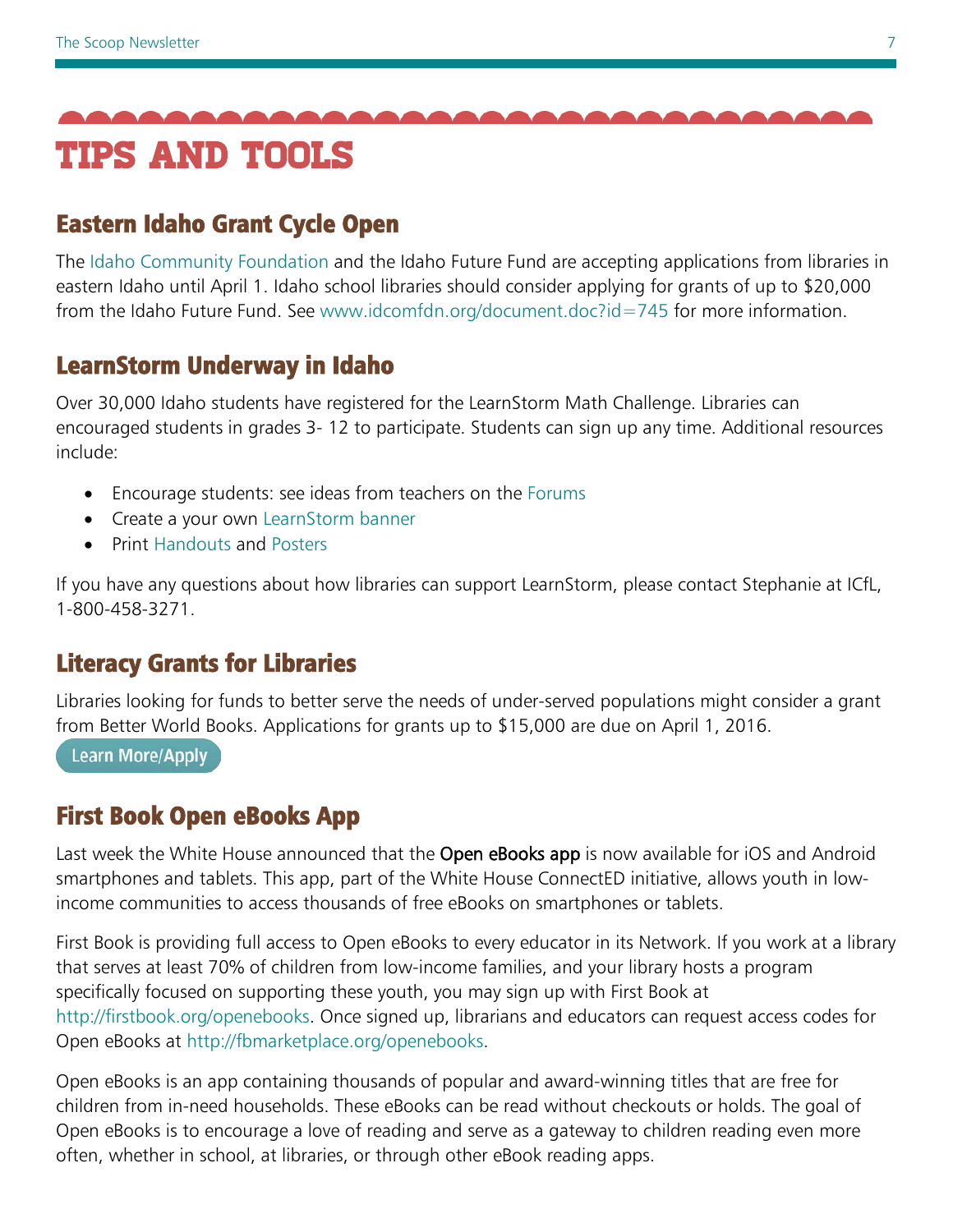<span id="page-7-0"></span>Open eBooks is a partnership between Digital Public Library of America, The New York Public Library, and First Book, with content support from Baker & Taylor. This effort is made possible by generous commitments of publishers, with funding support provided in part by the Institute of Museum and Library Services and the Alfred P. Sloan Foundation.

#### **Learn More**

# Celebrate Ezra Jack Keats' Centennial

This year marks the 100th birthday of the late children's book author-illustrator Ezra Jack Keats, born March 11, 1916. In honor of Keats' centennial, the Ezra Jack Keats Foundation has planned a year-long birthday celebration, including special events, performances, and activities at schools, libraries, and cultural institutions around the country. A Keats Birthday Kit is available at no cost and will remain online throughout 2016. It features illustrated, printable PDFs that are suitable for hanging up or handing out. [www.ezra-jack-keats.org/h/keats-birthday-kit/](http://www.ezra-jack-keats.org/h/keats-birthday-kit/)

#### **28th Annual Mini-Grant Proposals with a Keats Birthday Twist**

The 28th Annual Ezra Jack Keats Mini-Grant Program celebrates Keats with a call for proposals that reflect the work and vision of the program's namesake.Approximately 60 grants of up to \$500 each will be awarded to qualifying teachers and librarians at public schools and libraries across the country. The deadline for submissions is March 31, 2016, and decisions will be emailed to all applicants in early May, allowing educators to plan for the next academic year. To learn more about the grants, including this year's criteria: [www.ezra-jack-keats.org/section/ezra-jack-keats-mini-grant-program-for-public](http://www.ezra-jack-keats.org/section/ezra-jack-keats-mini-grant-program-for-public-libraries-public-schools/)[libraries-public-schools/](http://www.ezra-jack-keats.org/section/ezra-jack-keats-mini-grant-program-for-public-libraries-public-schools/)

Additional information and resources are on the Ezra Jack Keats Foundation website: [www.ezra-jack](http://www.ezra-jack-keats.org/)[keats.org/](http://www.ezra-jack-keats.org/)

# summer reading news

# Don't Miss Out on Great Free Backpacks for Students in Your Community!

The ICfL will provide backpacks for each student supporting the importance of maintaining a consistent reading routine over the summer. Here are the details:

- Classroom visits, assemblies, school family events, and field trips to the public library are all considered "school visits."
- Junior high schools can qualify, due to special funding
- Preschools, daycares, Head Start and other community programs do not qualify for this outreach option.
- No limit to the number of schools with which the library may visit.
- Public libraries and community libraries may apply.

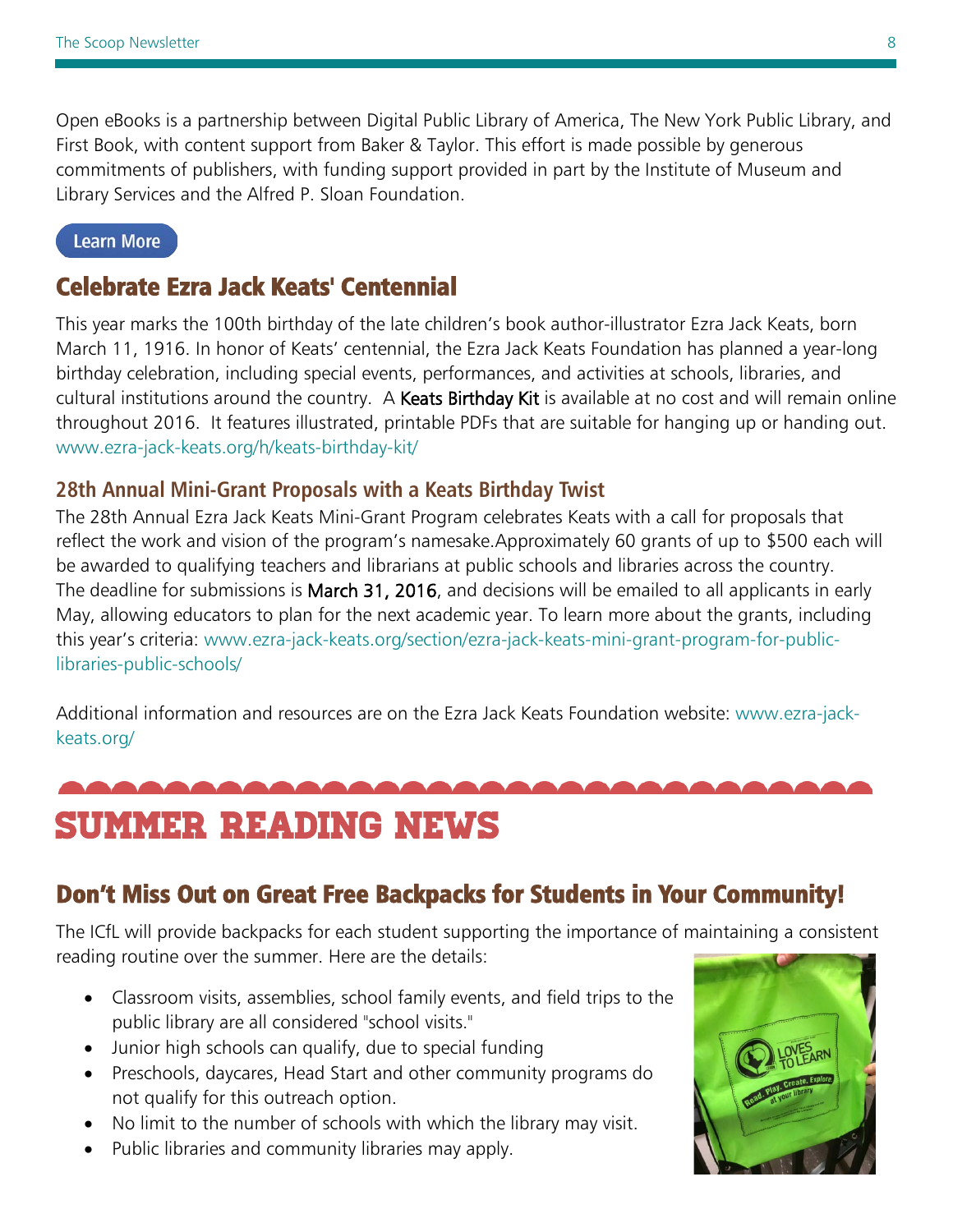- Applicants will need to submit enrollment numbers for each school.
- This offer is part of our Bright Futures "School Visits" program, and applicants must agree to all program requirements.

#### **Learn More/Apply**

# Free 2016 Public Service Announcements: Order Now

As Collaborative Summer Library Program (CSLP) members our state is allowed to order a limited supply of Public Service Announcement (PSA) promotional materials free from the CSLP for the Children's On Your Mark, Get Set, Read 2016 summer program. The primary Public Service Announcements are each 30 seconds in length and produced in English and Spanish. There will also be additional promotional spots featuring the National Summer Reading Champion, Kate DiCamillo! These spots will be included on the same DVD as the primary PSA.

#### We've ordered 12 copies of the On Your Mark, Get Set, Read PSA on DVD. The first 12 public libraries to respond to Staci will receive one. [Staci.shaw@libraries.idaho.gov](mailto:Staci.shaw@libraries.idaho.gov)

The PSA will also be available for viewing and downloading free of charge for members from the CSLP website. There are many benefits to using a digital download versus a traditional disc or tape. The benefits include lower cost (free), minimal carbon footprint, ease of sharing, and a higher visual quality on LCD screens, flat monitors, tablets, and handheld devices. Digital files may be downloaded to/stored on/and played on computers, linked to websites and newsletters, and sent to TV stations accepting these types of files. Instructions will be available on the [CSLP website](http://www.cslpreads.org/) and [ICfL's summer reading resources](http://libraries.idaho.gov/page/summer-reading-resources)  [website,](http://libraries.idaho.gov/page/summer-reading-resources) as well as in the April and May issues of [The Scoop.](http://libraries.idaho.gov/page/scoop)

PSAs for the teen program, Get in the Game—Read, are produced by each state through the Teen Video Challenge. Idaho's winning PSA will be announced in the April 7 issue of [The Scoop](http://libraries.idaho.gov/page/scoop) and will be available as a link on [ICfL's summer reading resources website.](http://libraries.idaho.gov/page/summer-reading-resources)

To learn more about Idaho's Teen Video Challenge, see the [Young Adult Corner](#page-3-2) section above.

# CSLP Annual Meeting April 19 – 21, Salt Lake City

At this year's meeting, state representatives will choose the slogans for the 2018 "music" theme, and the general theme for 2019. (CSLP solicited your ideas for these back in January, through a survey we sent on LibIdaho and in The Scoop.) For 2017, only one slogan was chosen for all age groups, "Build a Better World." We've gotten some feedback already that libraries really like the one slogan for all concept. If you prefer one slogan or prefer going back to having three different slogans, please send [Staci](mailto:Staci.shaw@libraries.idaho.gov) a note before the meeting so she can take your preferences into consideration when voting.

We will also be doing some committee work at the Annual Meeting. Staci currently sits on the Early Literacy Committee and the Vendor Committee. A few other Idaho librarians are also members of various committees. This is your chance to have a say in CSLP decisions, from how the website is designed to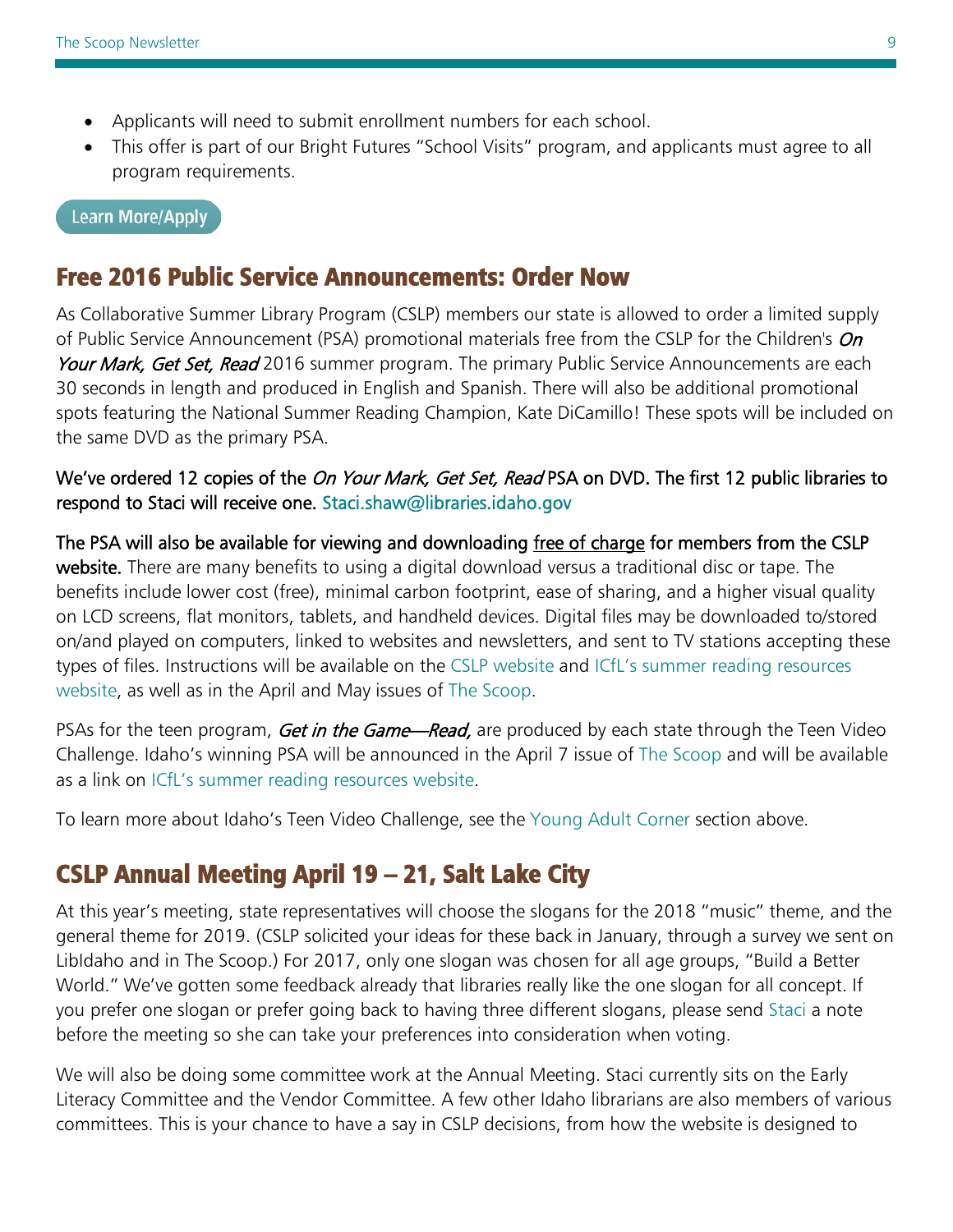<span id="page-9-0"></span>membership to content and artwork. If you are interested in sitting on any of the CSLP committees, please email [Staci.](mailto:Staci.shaw@libraries.idaho.gov) You can see a list of committees at [www.cslpreads.org.](http://www.cslpreads.org/)

# Featured

# Library Service to Children with Visual Impairments

#### By Tammy Hawley-House

Have you ever had a library request to help a child with a visual impairment and you didn't know where to turn? While at a conference last month, I ran into a former storytime mom-Andrea Amestoy, a parent outreach coordinator for Health and Welfare and mother of two children with a medical condition that will likely result in vision loss as they age. We talked about the importance of early literacy skills for all children, but especially for those with vision loss. She appreciates the work that libraries currently do for children, but the conversation spurred me to think about how libraries could do some additional things especially for this population.

For children with visual impairments, early literacy is critical as these children will need to acquire additional literacy skills such as braille and/or auditory skills. Just like learning any second language, a child who has a larger vocabulary will more easily recognize words in the new language (braille). Libraries should encourage parents to attend storytimes where library staff are good at modeling phonological awareness and print motivation. Public and school libraries could consider providing more manipulatives like those found in literacy play stations and consider having some manipulatives that check out. When offering craft or maker programs, consider making projects that allow tactile experiences like puffy paint for writing. Libraries might offer more large print books with a font of 18 point and provide a larger monitor so children can increase the print size of online resources more easily. If your library has a 3D



printer, consider printing out some [tactile book tiles,](http://www.fastcodesign.com/3056557/wanted/anyone-can-3-d-print-these-beautiful-storybooks-for-visually-impaired-kids?utm_content=buffera5936&utm_medium=social&utm_source=twitter.com&utm_campaign=buffer) (this might also be a great Eagle Scout project). When I shared this link with Andrea, she said "Concepts such as skyscrapers, rainbows, mountains, clouds, etc. are really challenging to describe and this gives those students additional information through their hands that they can utilize while creating their schema of the world."

Here are some Idaho resources to better serve children with visual impairments:

- [Idaho Educational Services for the Deaf and Blind,](http://www.iesdb.org/index.php) which includes a campus in Gooding and outreach throughout the state.
- [Idaho Commssion for the Blind & Visually Impaired,](http://www.icbvi.idaho.gov/) a state organization devoted to helping those with visual impariment.
- [Idaho Commission for Libraries Talking Books program;](http://libraries.idaho.gov/landing/talking-book-service) availble to any Idaho resident who is unable to read standard print. We recently purchased a small collection of braille books especially for children.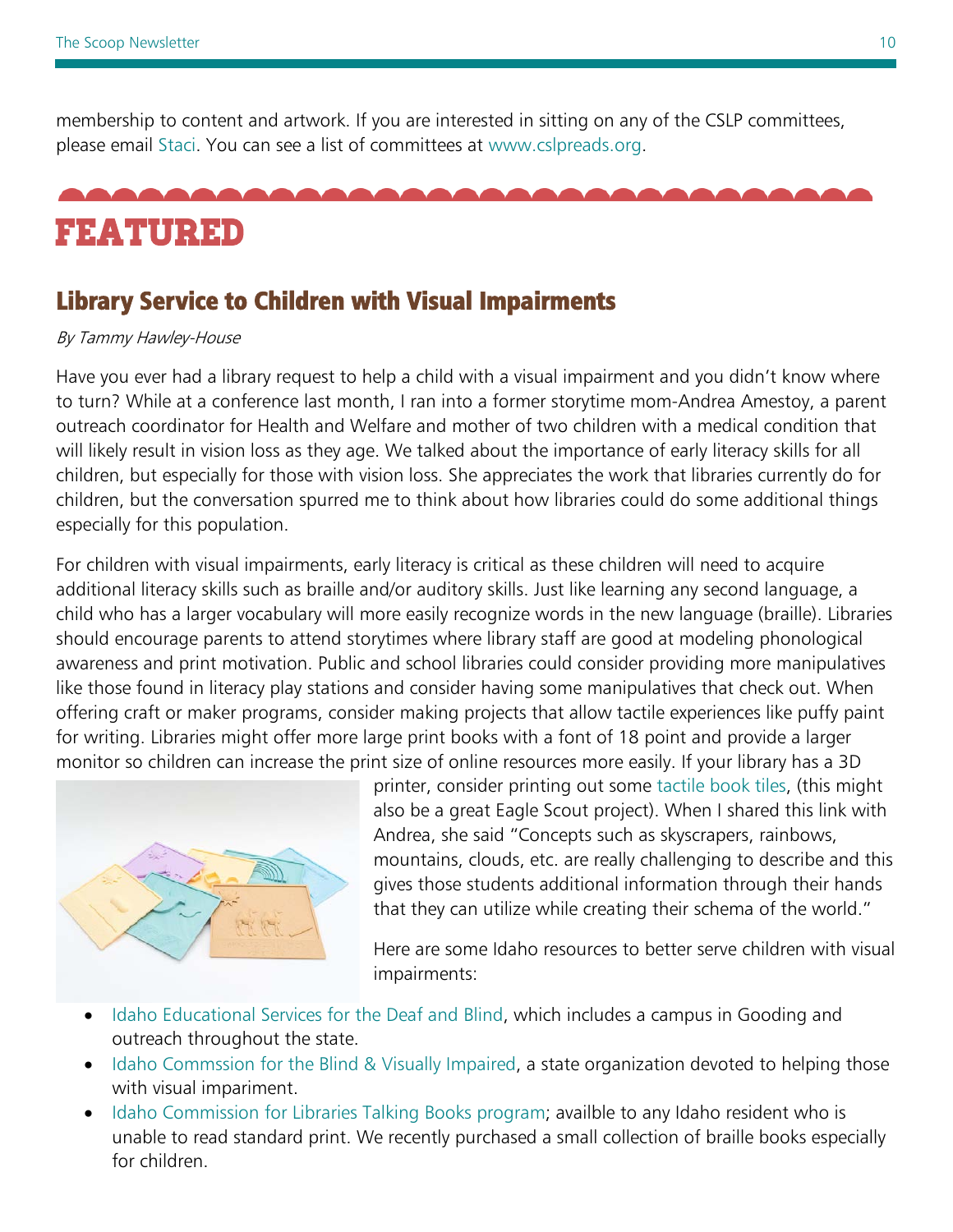- <span id="page-10-0"></span>• [Learning Ally,](http://www.learningally.org/default.aspx) a nonprofit offering electronic audio books.
- [Bookshare,](https://www.bookshare.org/cms) an online library for people with print disabilities.

If you would like to contact a real live person who has their feet on the ground in serving children with visual impairments, here are three contacts who are willing to share their knowledge: Andrea Amestoy, R.N.; Educational Specialist Blind/Visually Impaired Outreach Education-I.E.S.D.B 208:615:6870 or [andrea.amestoy@iesdb.org](mailto:andrea.amestoy@iesdb.org) or the librarians at the Idaho School for the Deaf and the Blind, Dorothy Ogden [dorothy.ogden@iesdb.org](mailto:dorothy.ogden@iesdb.org) 934-8751; or Cora Caldwell, [cora.caldwell@iesdb.org](mailto:cora.caldwell@iesdb.org) 731-8540.



# Free March Webinars

#### March 15  $1 - 2$  p.m. MT / noon  $-1$  p.m. PT

#### Purposeful Innovation: Idea Management for Libraries

Gain a clear understanding of the "what" and "why" of idea management, hear lessons learned, and leave with tools to empower staff to lead from any position by sharing their ideas.

#### Learn More / Register

#### March & April

١

#### Role of Learning in Positive Youth Development

4-H is offering a Professional Development E-Academy focused on the Role of Learning in Positive Youth Development. The focus will be on intentional learning experiences in youth development settings. There will be ten one-hour online sessions spread out from March 30 to April 27. These sessions will address the what, why and how of learning. The target audience is 4-H field faculty, but all positive youth development professionals are welcome to participate. The 2016 E-Academy is brought to you by 4-H National Headquarters in partnership with National 4-H Council and the National Association of Extension 4-H Agents participate.

**Learn More/Register** 

#### March 21 12:30 PM – 1:30 PM MT / 11:30 PM – 12:30 PM PT Leadership for School Librarians

Erin Downey, School Library Coordinator at Boise Schools, and Carole Robinson, Teacher Librarian at Orofino High School, will be presenting their leadership stories and experience as librarians and as participants in the national LiLEAD – Leadership Development for School Librarians Grant.

**More Info**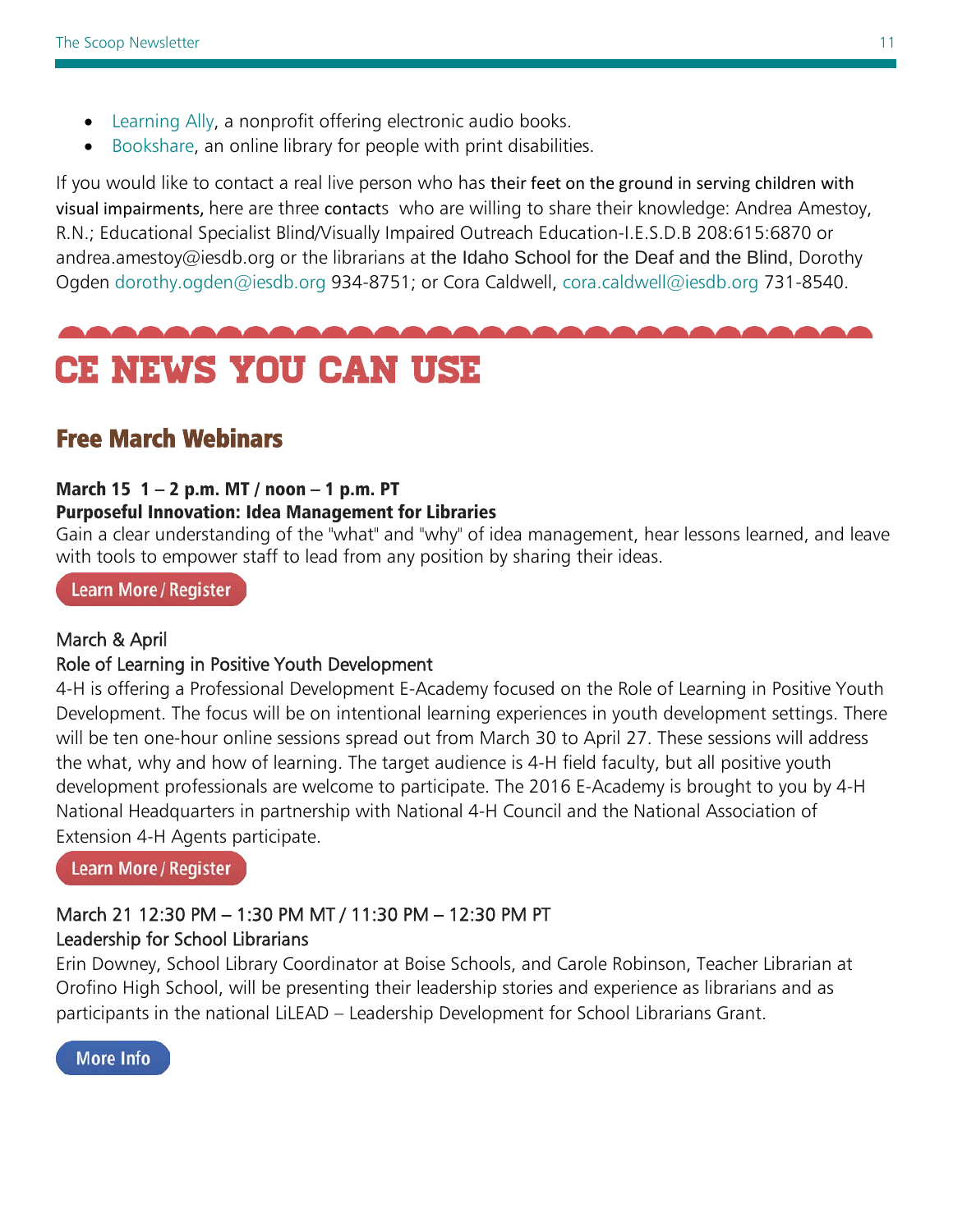#### <span id="page-11-0"></span>March 29, 2 – 3 p.m. MT / 1 – 2 p.m. PT Tap, Click, Read: EdWeb Webinar



Young children have access to a dizzying array of games, videos, and other digital media. In this webinar, Michael Levine and Lisa Guernsey, authors of Tap, Click, Read: Growing Readers [in a World of Screens](http://www.tapclickread.org/), will show how educators, librarians, and parents can help children grow into strong, passionate readers who are skilled at using media and technology of all kinds—print, digital, and everything in between.

**More Info** 

# Multicultural connections

# Simon & Schuster Launch Muslim Children's Book Imprint

Salaam Reads, will launch in 2017 and provide Muslim kids an opportunity to see themselves reflected positively in published works. "There are 3.3 million Muslims in the United States, 1.6 billion in the world, and they are an underserved literary market," Jon Anderson, president of Simon & Schuster Children's Publishing, said in the company's [press release.](http://about.simonandschuster.biz/news/salaam-reads/) "Children's books are a fantastic way to get to know our local and global Muslim neighbors. Simon & Schuster is thrilled to offer a home to books that share the stories of Muslim children, in all their diversity." Read more at <http://about.simonandschuster.biz/news/salaam-reads/>

# know the numbers



# Kindergarten Today: Less Play, More Academics

Researchers at the University of Virginia compared the views and experiences of kindergarten teachers in 1998 with those of their counterparts in 2010, and found dramatic differences in what teachers now expect of pupils and how they have structured their classrooms. Generally, teachers now expect

children to come in knowing much more, spend more of the day in literacy and math instruction, and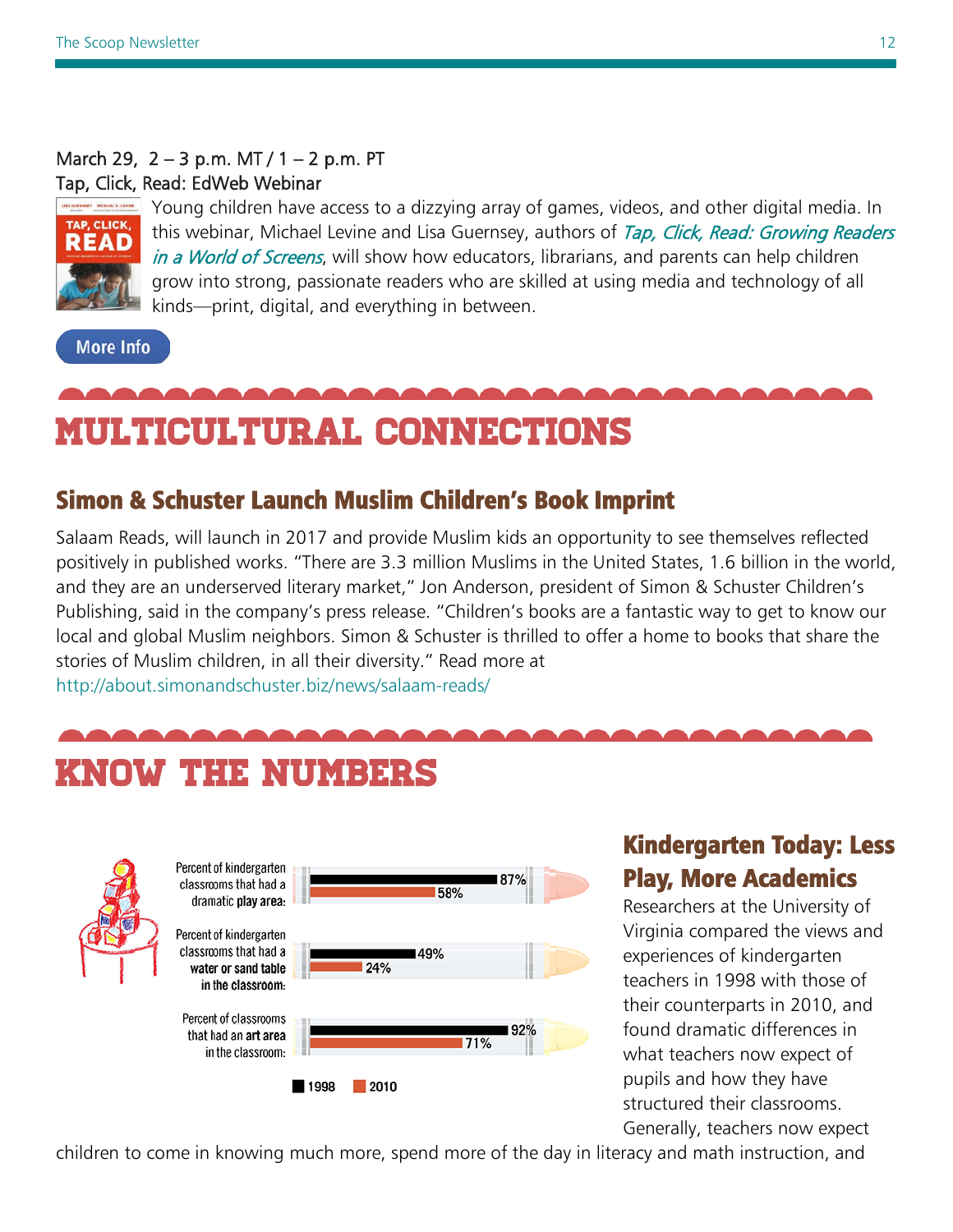<span id="page-12-0"></span>devote less time to nonacademic subjects such as music and art. You can read more in the report entitled [Is Kindergarten the New First Grade?](http://www.aera.net/Newsroom/StudySnapshotIsKindergartentheNewFirstGrade/IsKindergartentheNewFirstGrade/tabid/16159/Default.aspx)

#### **Learn More**

# STEaM is everywhere

## Early Literacy Apps: What librarians should know

The Joan Ganz Cooney Center at Sesame Workshop and New America surveyed language and literacy apps targeted to children, preschool to age eight, and available through the Apple, Google Play, and Amazon app stores. The resulting study, "Getting a Read on the App Stores: A Market Scan and Analysis of Literacy Apps," analyzed the descriptions of the apps as well as their content and offered recommendations for librarians in helping choose and recommend apps for children.

**Learn More** 

## Libraries expand STEM learning opportunities

If you haven't had a chance to read a recent [guest opinion piece](http://www.postregister.com/articles/opinions/2016/02/19/guest-column-libraries-expand-stem-learning-opportunities) by Idaho's STEM Action Center director Angela Hemingway, you might give it a gander. It was picked up my numerous newspapers across the state. She praised the work libraries in Idaho are doing to provide STEM opportunities for their communities.

# Book look

## Amelia Bloomer Project Highlights Great Books

The Amelia Bloomer Project exists to honor and celebrate exemplary feminist responses provided in literature for readers ages 0 to 18. Be sure to check out their [Top Ten titles](https://ameliabloomer.wordpress.com/2016/01/11/2016-amelia-bloomer-top-ten/) and printable brochures available on their [Resources Page:](https://ameliabloomer.wordpress.com/about/amelia-bloomer-project-resources/) 2016 Amelia Bloomer Project Brochure–Kids and 2016 Amelia Bloomer Project Brochure–Teens. See the whole list at [https://ameliabloomer.wordpress.com/2016/01/13/2016](https://ameliabloomer.wordpress.com/2016/01/13/2016-amelia-bloomer-list/) [amelia-bloomer-list/.](https://ameliabloomer.wordpress.com/2016/01/13/2016-amelia-bloomer-list/)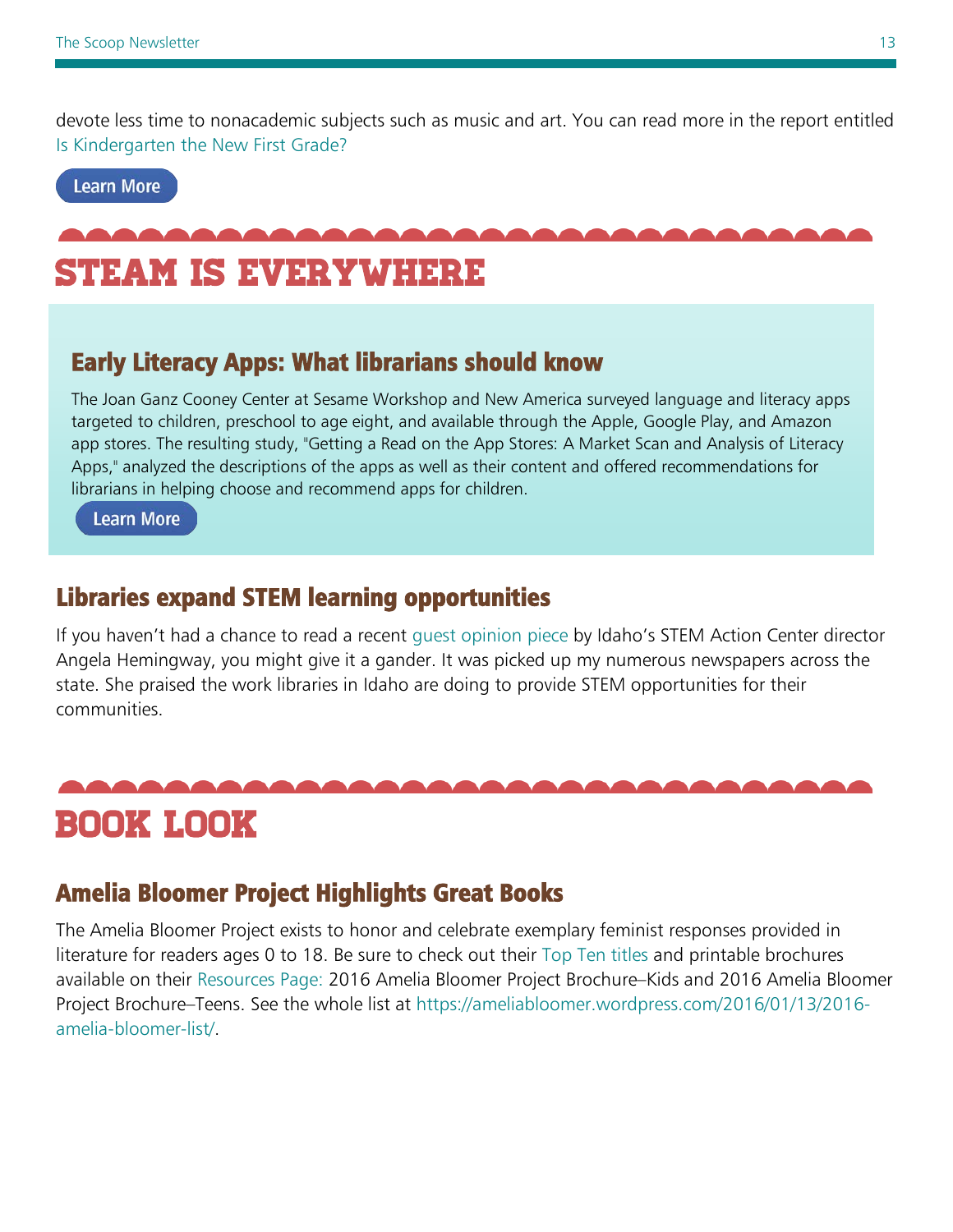# Some March releases from favorite authors:



Forest of Wonders (Wing & Claw  $#1$ ), by Linda Sue Park **Release: March 1** This enchanting new series from Linda Sue Park, recipient of the Newbery Medal for *A Single Shard*, richly explores the links between magic and botany, family and duty, environment and home.

#### Kindred Spirits, by Rainbow Rowell

**Release: March 3** Kindred Spirits is an engaging short story by Rainbow Rowell, author of Eleanor & Park, Fangirl and Carry On, and is part of a handful of selected short reads specially produced for [World Book Day.](http://www.worldbookday.com/)



Yaks Yak: Animal Word Pairs, by Linda Sue Park, Jennifer Black Reinhardt **Release: March 8** Funny and informative, *Yaks Yak* presents animals acting out the verbs made from their names. Comic illustrations show hogs hogging and other spirited creatures depicting homographs, words with different meanings that are spelled and pronounced the same.



#### Chuck and Woodchuck, by Cece Bell

**Release: March 8** From award-winning author Cece Bell (*El Deafo*), a sweetly offbeat story about two shy first-graders and the woodchuck who helps them become friends.



#### Lady Midnight (The Dark Artifices  $#1$ ), by Cassandra Clare

Release: March 8 The Shadowhunters of Los Angeles star in the first novel in Cassandra Clare's newest series, The Dark Artifices, a sequel to the internationally bestselling Mortal Instruments series. Lady Midnight is a Shadowhunters novel.



#### The Return of the Witch (The Witch's Daughter #2), by Paula Brackston Release: March 8 Return of the Witch is another bewitching tale of love and magic, featuring Brackston's signature blend of gorgeous writing, a fabulous and intriguing historical backdrop, and a headstrong and relatable heroine readers will cheer for.



#### Death Weavers (Five Kingdoms #4), by Brandon Mull

**Release: March 15**Trapped in a world where magic is powerful and dreams are real, Cole's epic adventure continues in book four of the bestselling Five Kingdom series, from the author of the Fablehaven and Beyonders series. (Publishers Weekly, starred review)



#### Jacky Ha-Ha, by James Patterson and Chris Grabenstein

Release: March 21 With her irresistible urge to tell a joke in every situation twelve-year-old Jacky Ha-Ha loves to make people laugh. And cracking wise helps distract her from thinking about not-so-funny things in her life, like her mom serving in a dangerous, faraway war, and a dad who's hardly ever home.